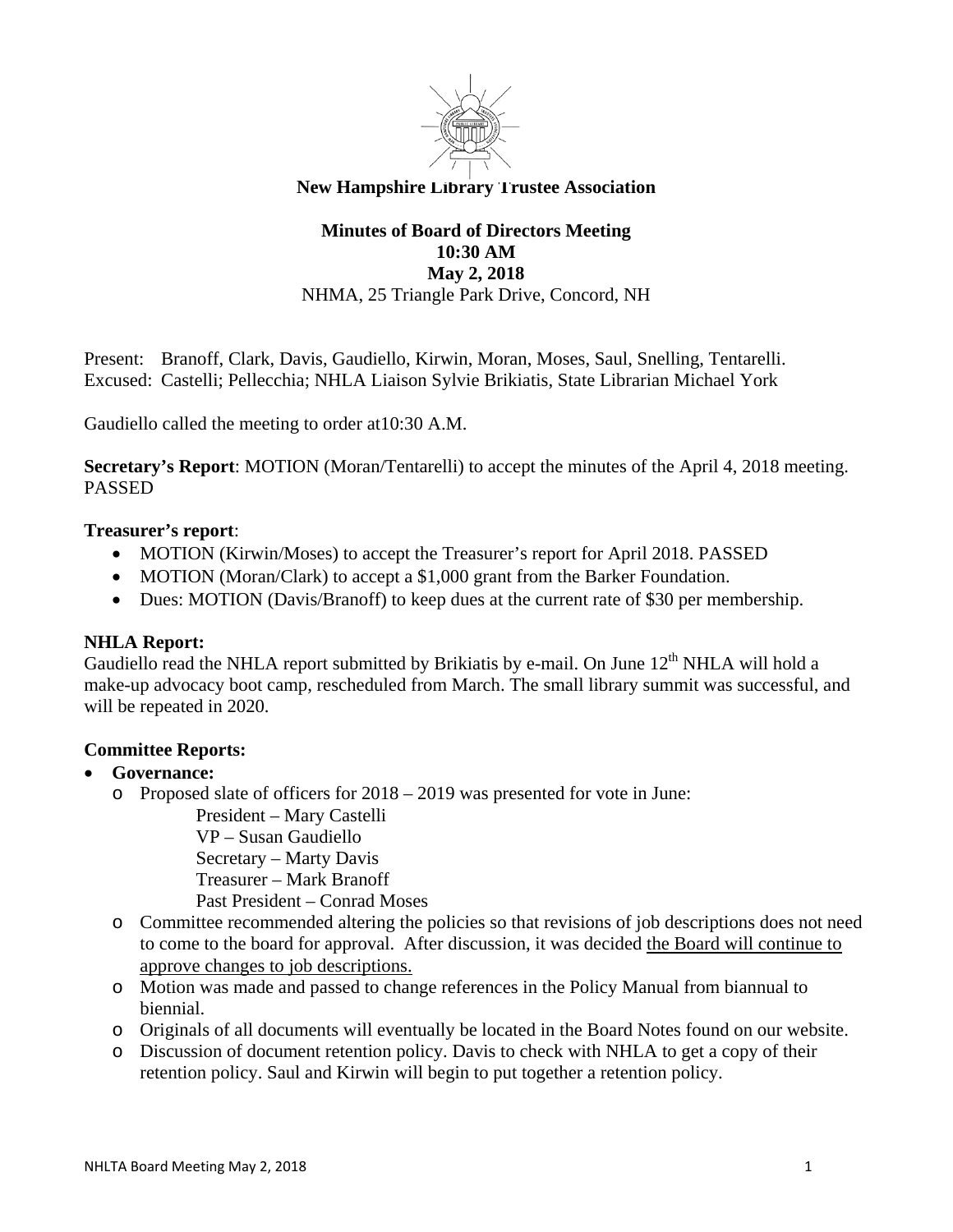## **Education:**

- o Tentarelli reported: 50 people attended Orientation at Hooksett. Good reviews.
- o Clark reported: Conference prep going well. Currently at about 275 registrants.
- o A few more sponsors have signed up.
- o Stuffing Conference folders and name badges at NHMA at10 AM on 5/10.

## **Regional Meetings:**

- o **Kingston (next in Rye in Oct/Nov)** April 11: following a tour of the Kingston Community Library, the group of 18 trustees and one director shared how they conduct their library director's evaluation, including a 360 degree evaluation process. They also discussed a merit-based pay plan, evaluating wages with comparable libraries, defining the role of the director and the trustees to avoid the dangers of micro-managing, and other timely topics.
- o **Epsom (next in Guilford Oct/Nov)** Thirteen trustees from seven towns attended the April 10 meeting at the Epsom Public Library**.** The focus of the discussion was on the Library Director job description and evaluation, with different approaches discussed and how the evaluation evolves as the director's tenure lengthens.
- o **Monadnock** (in Marlborough) scheduled for May 4
- **Legislative: no update**
- **Communications:** Bookmarks being printed for conference. Committee working on website.

#### **Old Business:**

- 1. Board Action Plan for 2018 Q1 Update, Q2 Plan activities on target
- 2. Issue from Membership Who's in Charge of Building Projects, Trustees or Selectmen? Gaudiello had forwarded a legal opinion rendered for Meredith PL. NHLTA will ask NHMA to produce a written opinion letter as well.
- 3. Copier Donation Connie and Carol will handle this after the conference.

**New Business:** No new business.

**State Library Report:** there was no report as York was not in attendance.

**Motion to Adjourn:** (Tentarelli/Clark)

**Next Meeting:** June 6, 2018

**Hospitality:**  June: Mark and Mary

Respectfully submitted, Marty Davis, Secretary